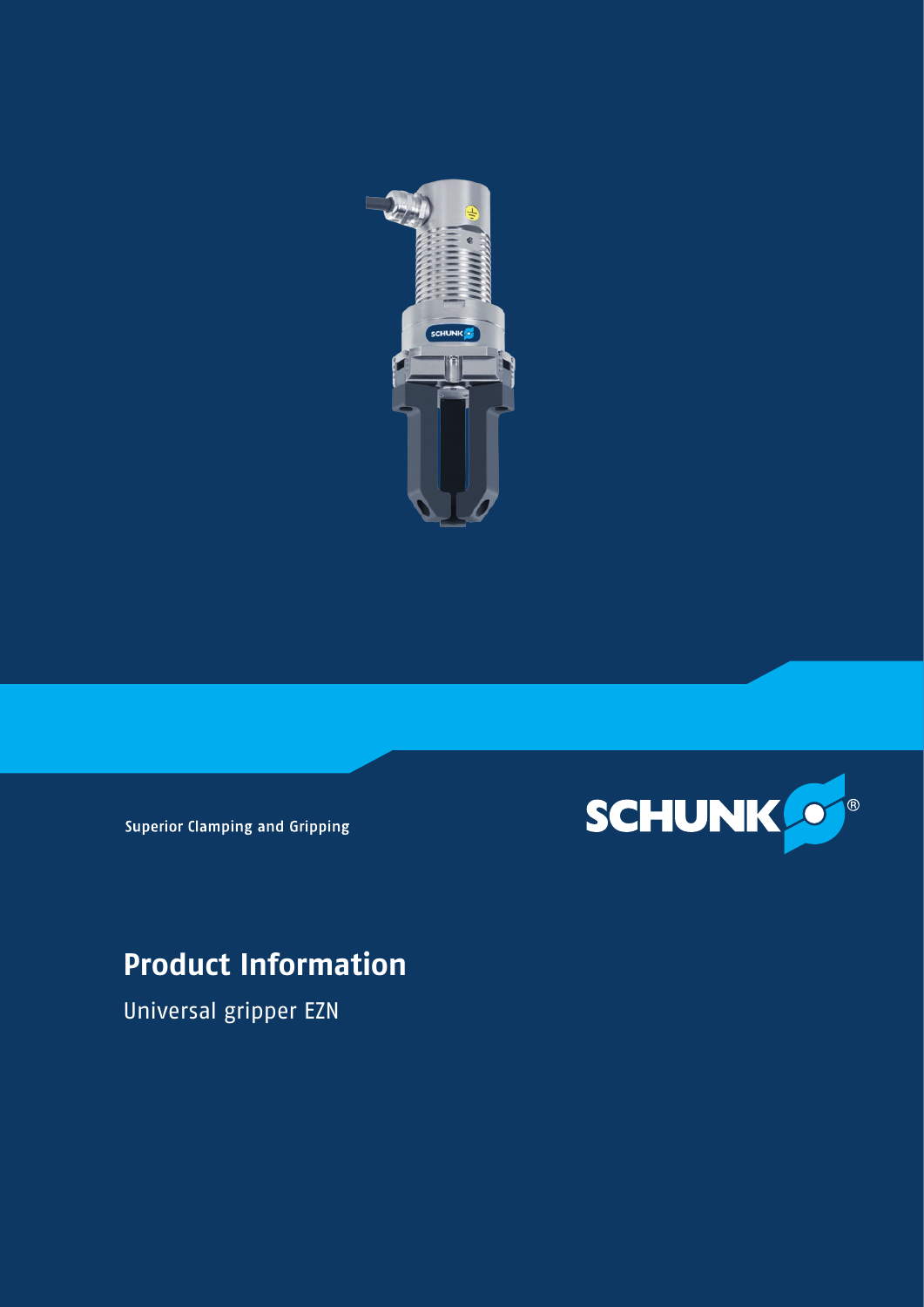# **Robust. Flexible. Strong. EZN universal gripper**

Servo-electric 3-finger centric gripper with high gripping force and high maximum moment due to multi-tooth guidance

# **Field of application**

Optimal standard solution for many areas of application; flexible use due to controllable gripping force, position, and speed

# **Advantages – Your benefits**

**Drive design of servomotor** for flexible use

**With external electronics** for simple integration into existing servo-controlled concepts via Profibus-DP, or CAN bus

**Pre-positioning capability** to reduce cycle times through a short working stroke

**Robust multi-tooth guidance** for precise handling

**High maximum moments possible** suitable for using long gripper fingers

**Fastening at one gripper side in two screw directions** for universal and flexible gripper assembly











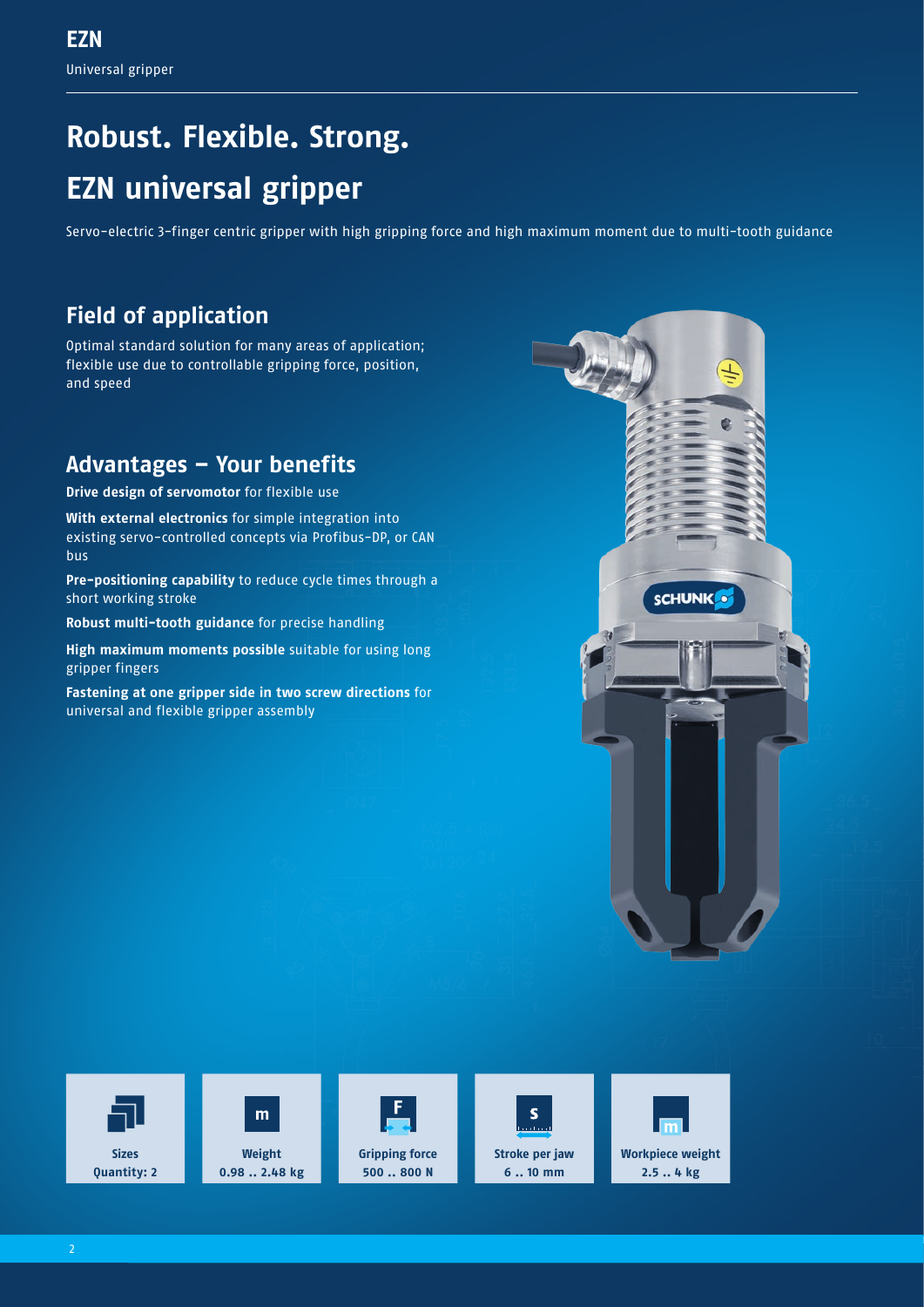# **Functional description**

The spindle nut which is mounted on bearings, transfers the rotary motion of the servomotor into an axial motion.

The oblique surfaces of the wedge hook generate a synchronous jaw movement.



### 1 **Wedge-hook design**

**Finally design<br>Theok design<br>NM** for high force transmission and centric gripping

### 2 **Base Jaw**

with multiple-tooth guidance for precise gripping even with long gripper fingers

### 3 **Housing**

Weight-optimized due to the use of high-strength aluminum alloy

### 4 **Spindle nut** transforms the rotational movement into the axial movement of the wedge-hook

5 **Drive** DC servomotor with resolver

CAD data, operating manuals and other current product documents can be found online.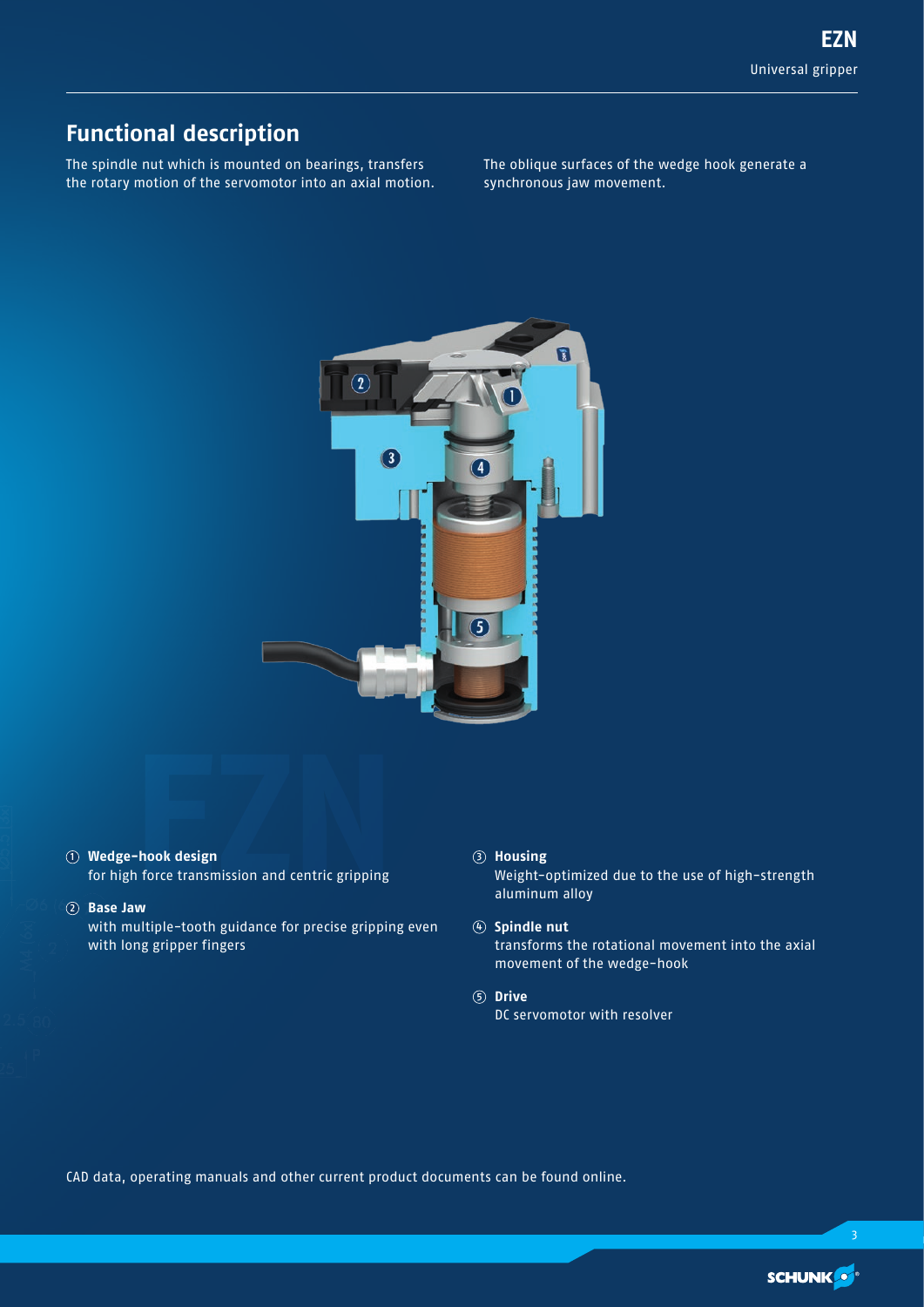### **General notes about the series**

**Operating principle:** Wedge-hook kinematics

**Housing material:** Aluminum alloy, DNC coating

**Base jaw material:** Steel

**Actuation:** servo-electric, via brushless DC servomotor and spindle drive

**Warranty:** 24 months

**Scope of Delivery:** Accessory pack with centering sleeves, centering pins and assembly and operating manual with declaration of incorporation. An external ECM controller is required for operation of the EZN gripper . Connection cables are also required for the EZN-S plug version . The controller and connection cable are optionally available and are not included in the scope of delivery.

**Gripping force:** is the arithmetic total of the gripping force applied to each gripper jaw at distance P (see illustration).

**Finger length:** is measured from the reference surface as the distance P in direction to the main axis.

**Repeat accuracy:** is defined as the spread of the end position during 100 consecutive strokes.

**Workpiece weight:** is calculated for force-fit gripping with a coefficient of static friction of 0.1 and a safety factor of 2 against workpiece slippage at acceleration due to gravity g. For form-fit or capture gripping, there are significantly higher permissible workpiece weights.

**Closing and opening times:** Minimum closing and opening times are only the movement times of the base jaws or fingers at max. speed, max. acceleration without electrical restrictions (maximum current) and observance of the maximum permissible mass per finger.

**Nominal Currents:** can be permanently actuated. With regard to all the currents which are ranging above the nominal current up to the maximum current, the notes of the individual product documentation has to be respected.



### **Application example**

Connection via adapters to robots for handling different components – a complete application solution without

pneumatics. 1 EXN servo-electric 3-finger centric gripper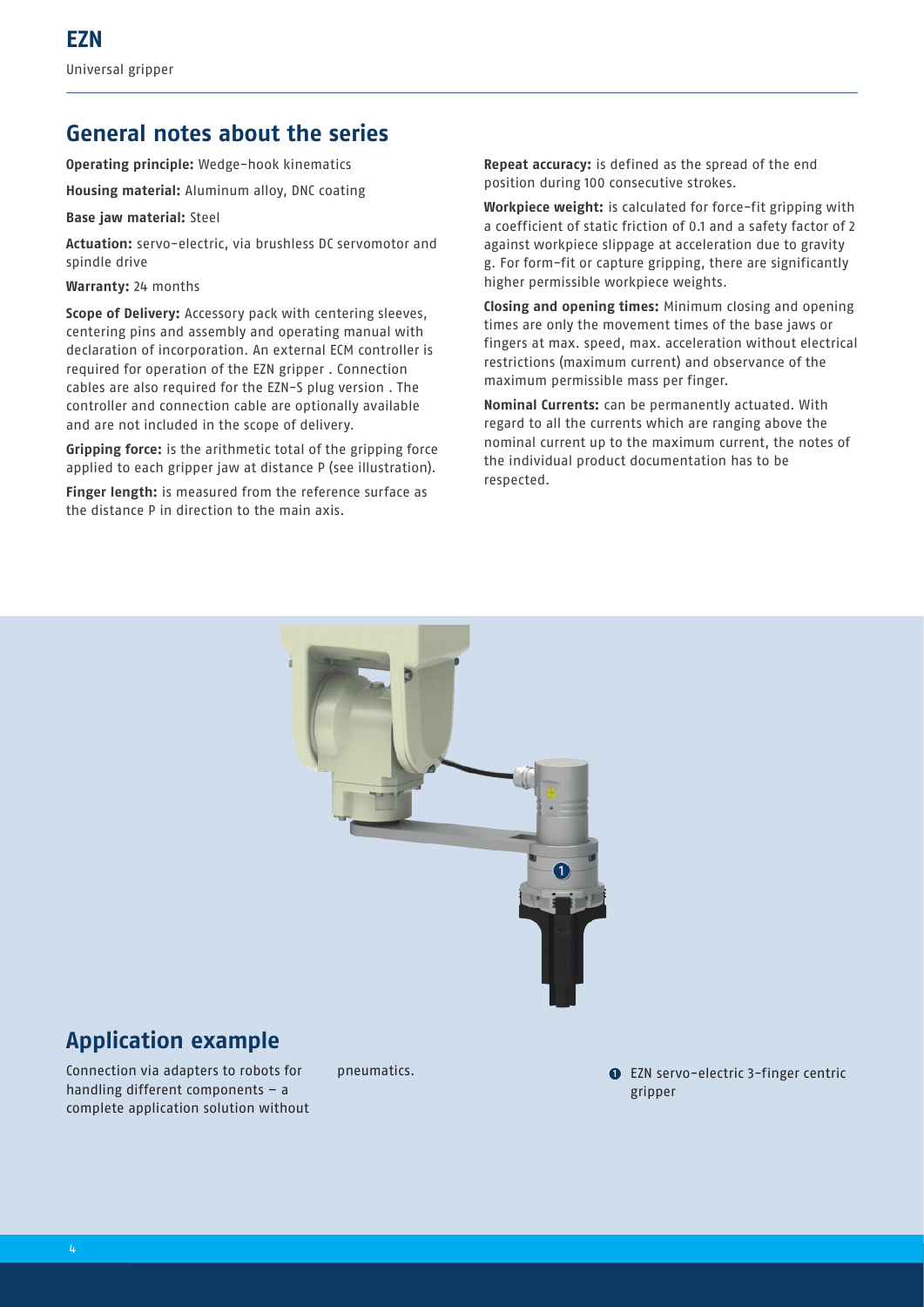### **SCHUNK offers more ...**

The following components make the product EZN even more productive – the suitable addition for the highest functionality, flexibility, reliability, and controlled production.





Controller **Controller** Jaw quick-change system Force-measuring jaws Finger blanks







Protection cover

 $\circledA$  Additional information regarding the products can be found on the following product pages or at www.schunk.com. Please contact us for further information: SCHUNK technical hotline +49-7133-103-2696

# **Options and special information**

**Control via external ECM controller:** The electrical control of the gripper takes place via the separately available ECM controller. Connection of the controller to the higher level servo controlled concept can take place via Profibus or CAN bus. Both communication interfaces ensure simple integration into the higher level control system and enable the design of industrial bus topologies.

**Plug version EZN-S:** Plug version EZN-S is available for the ECM controller in addition to the standard variant with 5 m attached connection cable. The gripper has a 30 cm cable and stepped Y-plug in this version. Drag-chain-compatible or robot-compatible power and sensor cables have to be ordered separately.

**Dust-tight version SD:** absolutely dust-tight, increased degree of protection against the penetration of materials.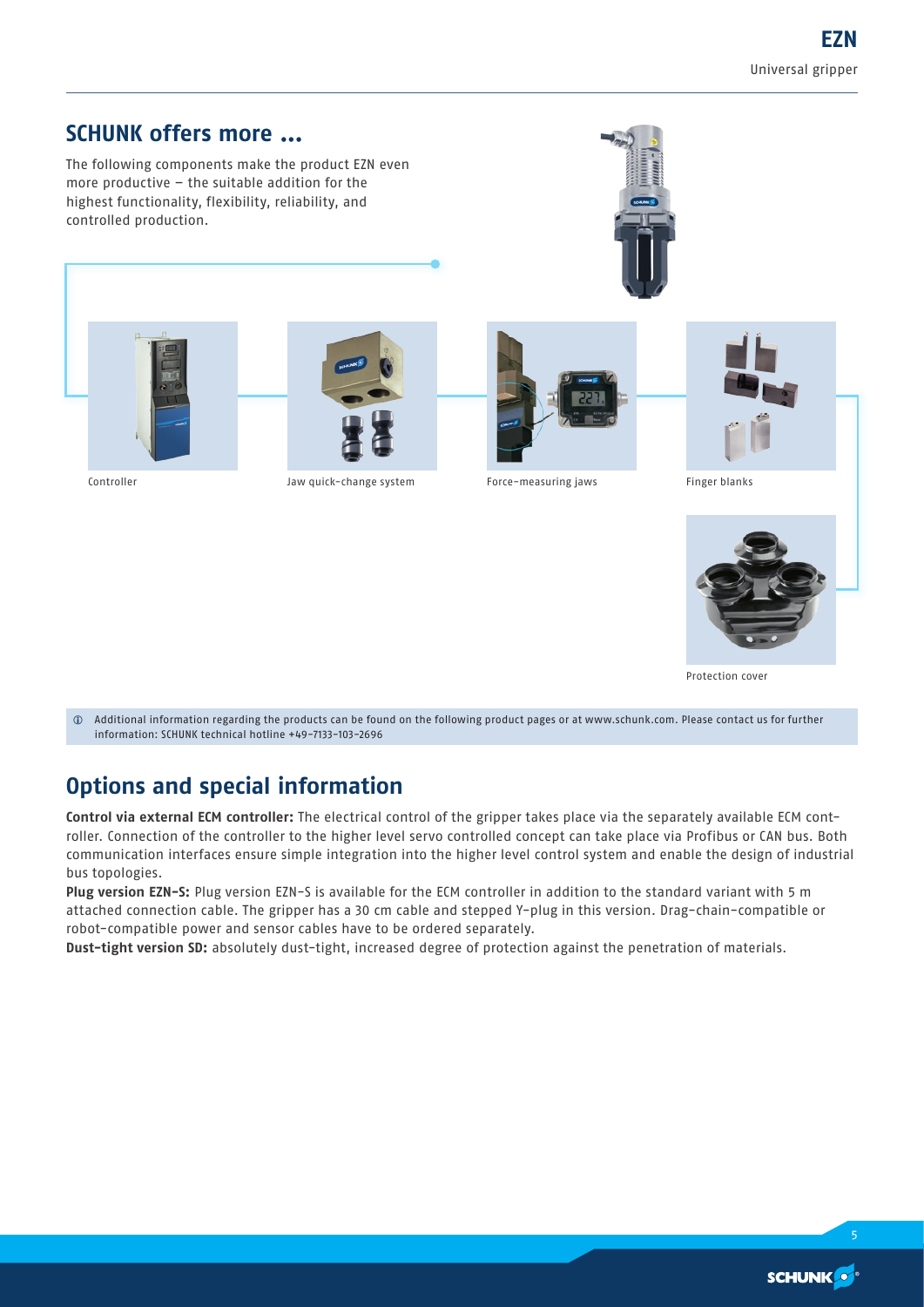**Technische Daten Übersicht**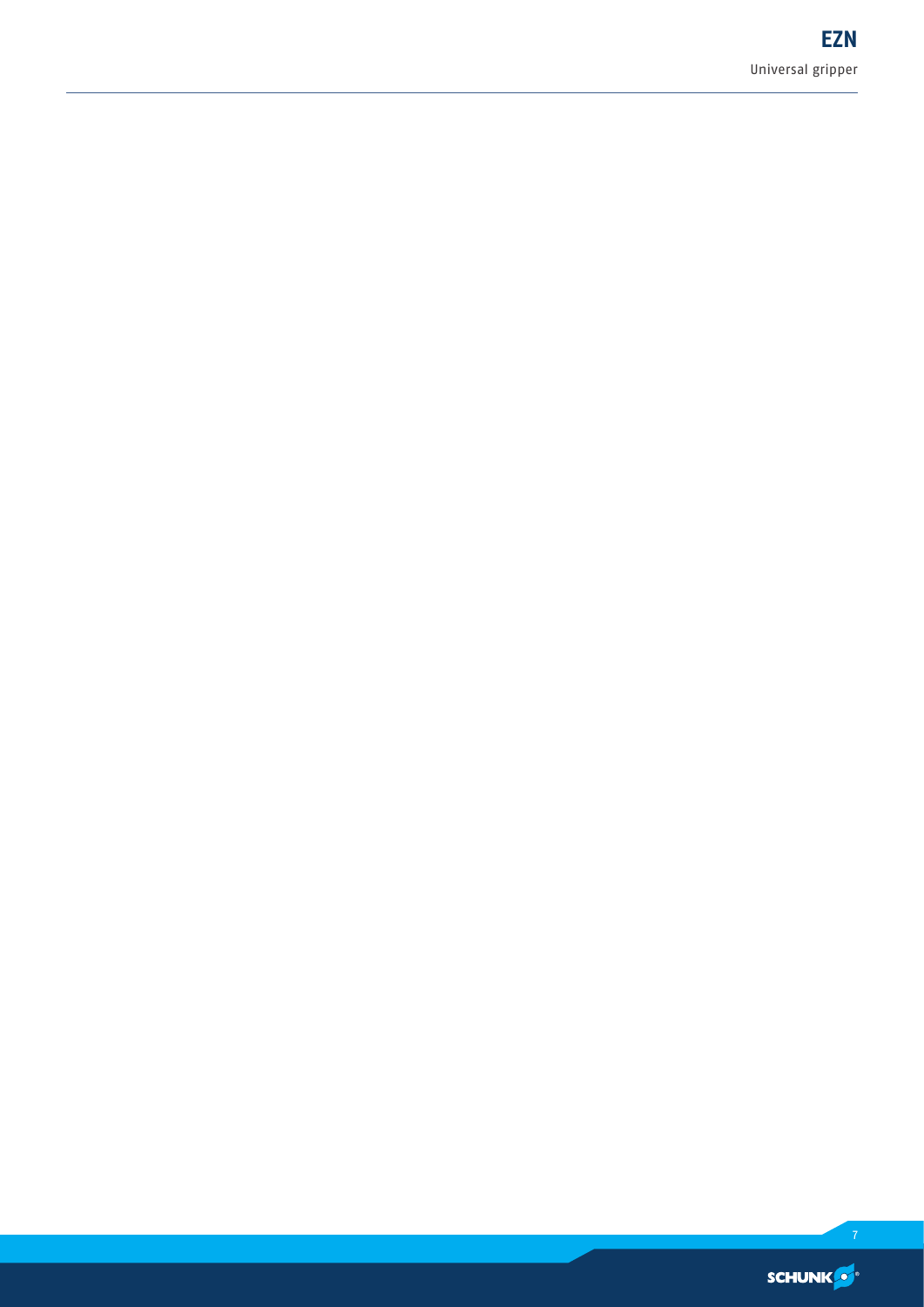

### **Gripping force**







### **Finger load**



**1** The specified torques and forces are static values, apply for each base jaw, and may occur simultaneously.  $M_v$  may arise in addition to the moment generated by the gripping force itself.

### **Technical data**

| <b>Description</b>                       |                      | <b>EZN 64</b>      | <b>EZN 64-S</b>    |
|------------------------------------------|----------------------|--------------------|--------------------|
| ID                                       |                      | 0306110            | 0306113            |
| <b>General operating data</b>            |                      |                    |                    |
| Stroke per jaw                           | [mm]                 | $6\phantom{1}$     | $6\phantom{a}$     |
| min. / max. gripping force               | [N]                  | 140/500            | 140/500            |
| recommended workpiece weight             | [kg]                 | 2.5                | 2.5                |
| max. admissible finger length            | [mm]                 | 80                 | 80                 |
| max. admissible weight per finger        | [kg]                 | 0.35               | 0.35               |
| Repeat accuracy                          | [mm]                 | ± 0.01             | ± 0.01             |
| closing/opening time                     | [s]                  | 0.25/0.25          | 0.25/0.25          |
| max. speed                               | [mm/s]               | 80                 | 80                 |
| max. acceleration                        | [mm/s <sup>2</sup> ] | 3000               | 3000               |
| Weight                                   | [kg]                 | 0.98               | 0.98               |
| min./max. ambient temperature            | [°C]                 | 5/55               | 5/55               |
| Protection class IP                      |                      | 41                 | 41                 |
| <b>Electrical operating data</b>         |                      |                    |                    |
| Nominal voltage                          | $[V]$                | 24                 | 24                 |
| Nominal current                          | [A]                  | $\overline{2}$     | $\overline{2}$     |
| max. current                             | [A]                  | 4                  | 4                  |
| Controller electronics                   |                      | external           | external           |
| Controller type                          |                      | ECM-EZN064         | ECM-EZN064         |
| Communication interface                  |                      | see ECM controller | see ECM controller |
| <b>Options and their characteristics</b> |                      |                    |                    |
| Dust-tight version                       |                      | 37306110           | 37306113           |
| Protection class IP                      |                      | 64                 | 64                 |
| Weight                                   | [kg]                 | 1.08               | 1.08               |

i Plug version EZN-S is available for the ECM controller in addition to the standard variant with 5 m attached connection cable. The gripper has a 30 cm cable and stepped Y-plug in this version. Drag-chain-compatible or robot-compatible power and sensor cables have to be ordered separately.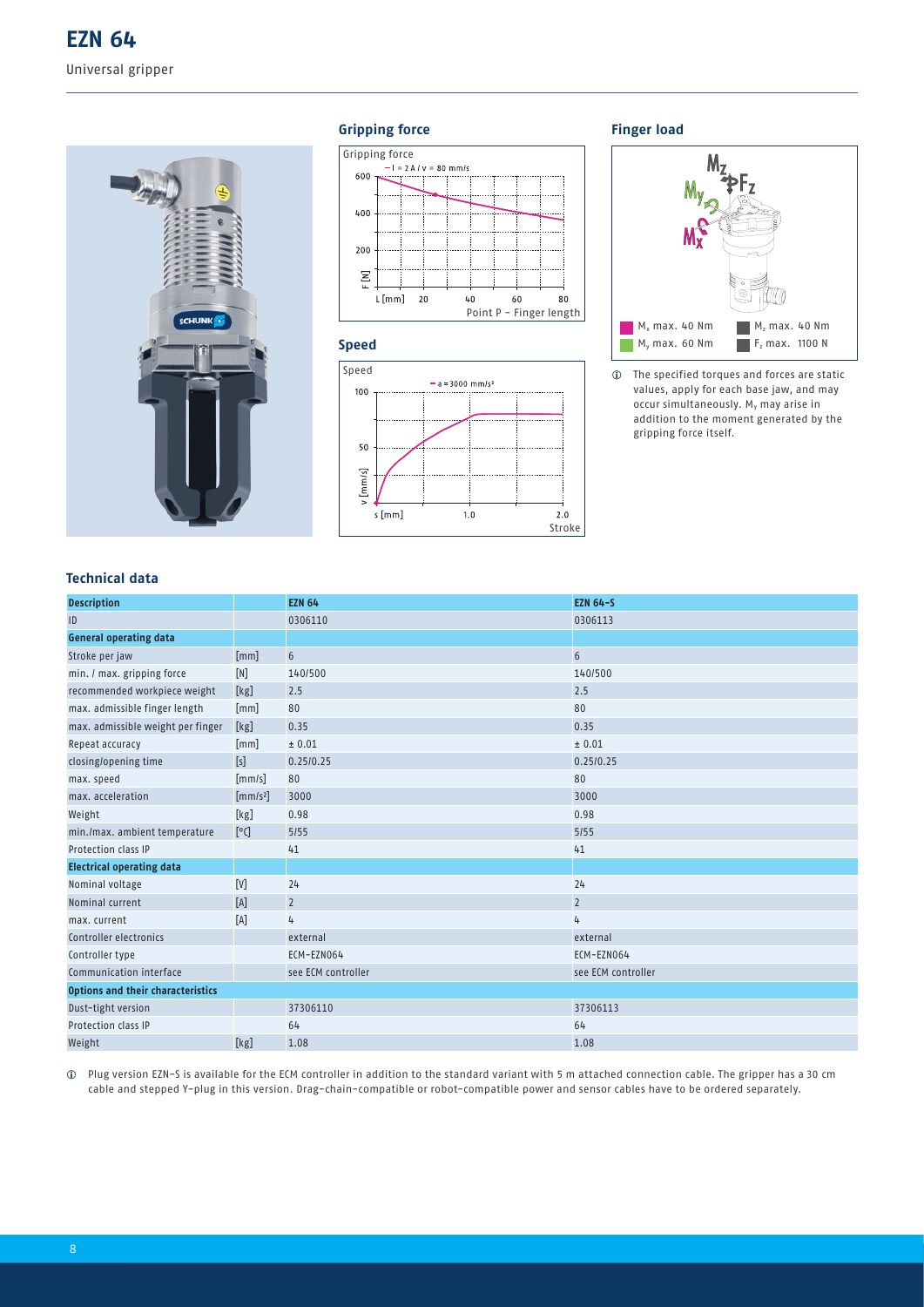### **Main view**



- $\overline{D}$  Cable outlet
- $\overline{24}$  Bolt circle
- $\widetilde{2}$  Fit for centering sleeves
- hole in the counter part
- S Air purge connection (0.5 ... 1 bar)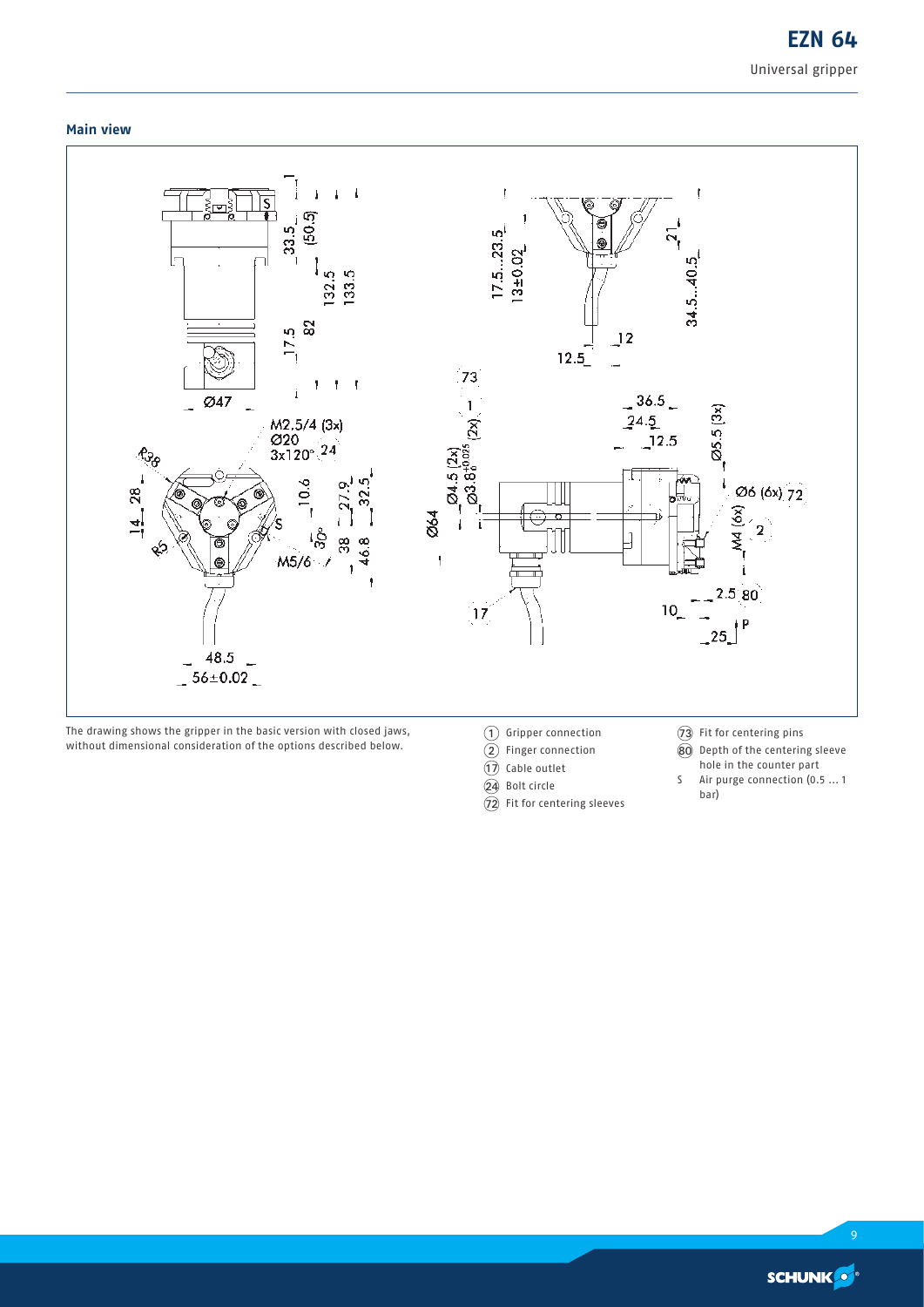Universal gripper

### **Plug version**



cable

The drawing shows the plug version. It comprises a Y-plug and approximately 30 cm of cable between the module and plug.

### **Protective cover HUE EZN-S 64**



9 For mounting screw connection diagram, see basic version

The HUE protective cover completely protects the gripper against external influences up to IP65 if an additional sealing of the cover bottom is provided as part of the application. The mounting diagram shifts by the height of the intermediate jaw.

| <b>Description</b>      |         | <b>Protection class IP</b> |
|-------------------------|---------|----------------------------|
| <b>Protection cover</b> |         |                            |
| HUE EZN 64              | 0307043 | 65                         |

### **Dust-tight version**



9 For mounting screw connection diagram, see basic version

The dust cover option increases the protection against external particles. The assembly diagram shifts by the height of the intermediate jaw. The finger length is still measured from the upper edge of the gripper housing.

#### **BSWS jaw quick-change jaw systems**



 $\overline{4}$  Grippers  $\overline{90}$  Customized gripper fingers

There are various jaw quick-change systems available for the gripper. For detailed information, please refer to the corresponding product.

| ID                               |                                            |  |  |  |
|----------------------------------|--------------------------------------------|--|--|--|
| Quick-change jaw system adapter  |                                            |  |  |  |
| 0303022                          |                                            |  |  |  |
| 0300092                          |                                            |  |  |  |
| Quick-change jaw system base     |                                            |  |  |  |
| 0303023                          |                                            |  |  |  |
|                                  |                                            |  |  |  |
| 0300072                          |                                            |  |  |  |
| 0300082                          |                                            |  |  |  |
| Quick-change Jaw System reversed |                                            |  |  |  |
| 0302991                          |                                            |  |  |  |
|                                  | Finger blanks with quick-change jaw system |  |  |  |

 $\odot$  Only systems that are listed in the table, can be used.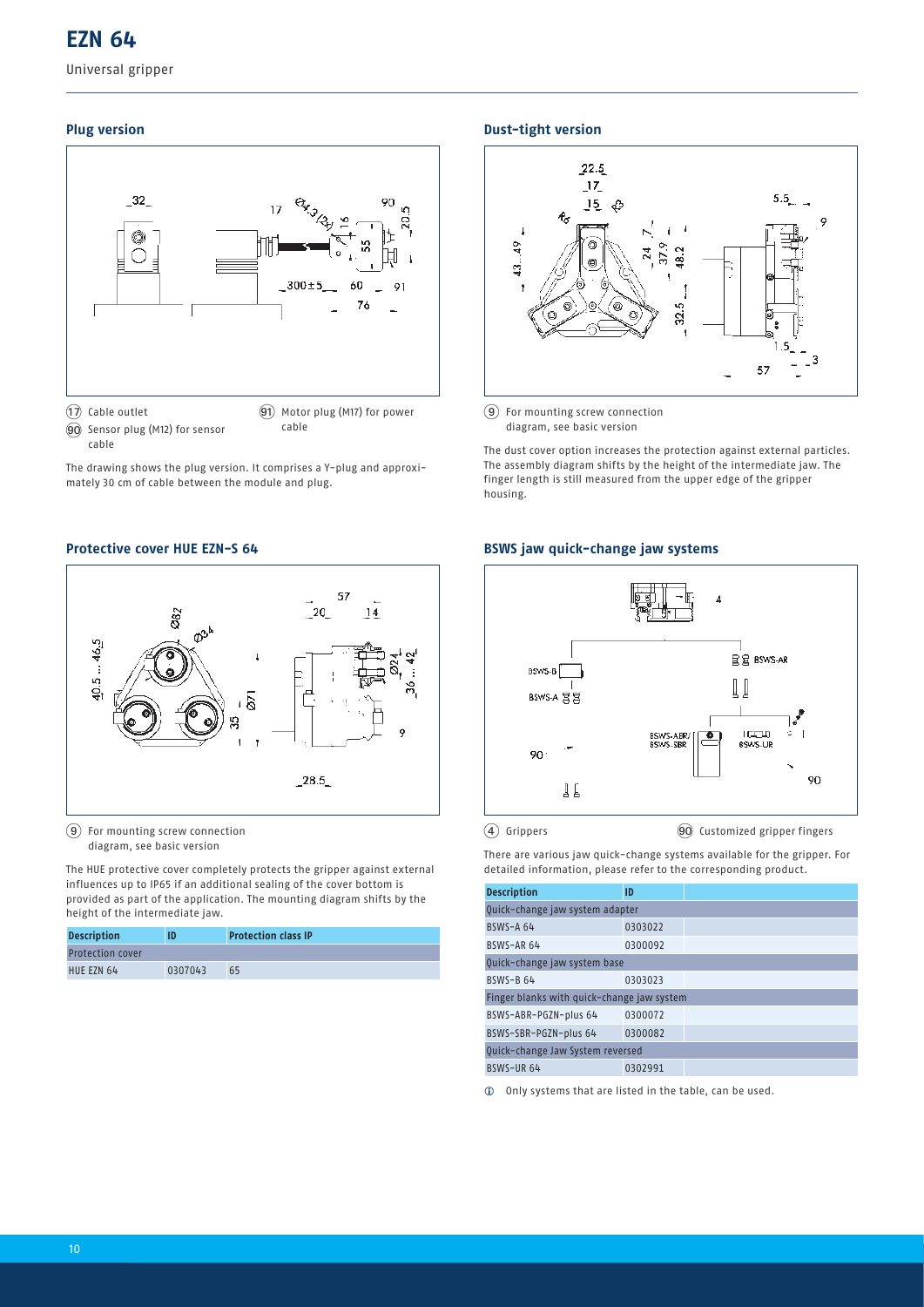### **ZBA L-plus 64 intermediate jaw**



- $(72)$  Fit for centering sleeves
- delivery

Optionally intermediate jaws can be used, enabling direct connection and alignment of top jaws and various standard accessories in Z-direction.

| <b>Description</b> |         | <b>Material</b> | Scope of Delivery |
|--------------------|---------|-----------------|-------------------|
| Intermediate jaws  |         |                 |                   |
| ZBA-L-plus 64      | 0311722 | Aluminum        |                   |

### **UZB 64 universal intermediate jaw**



The universal intermediate jaw allows fast tool-free and reliable plugging and shifting of top jaws at the gripper.

| <b>Description</b>         | ID      | <b>Grid dimension</b> |  |
|----------------------------|---------|-----------------------|--|
|                            |         | [mm]                  |  |
| Universal intermediate jaw |         |                       |  |
| <b>UZB 64</b>              | 0300042 | 1.5                   |  |
| <b>Finger blanks</b>       |         |                       |  |
| ABR-PGZN-plus 64           | 0300010 |                       |  |
| SBR-PGZN-plus 64           | 0300020 |                       |  |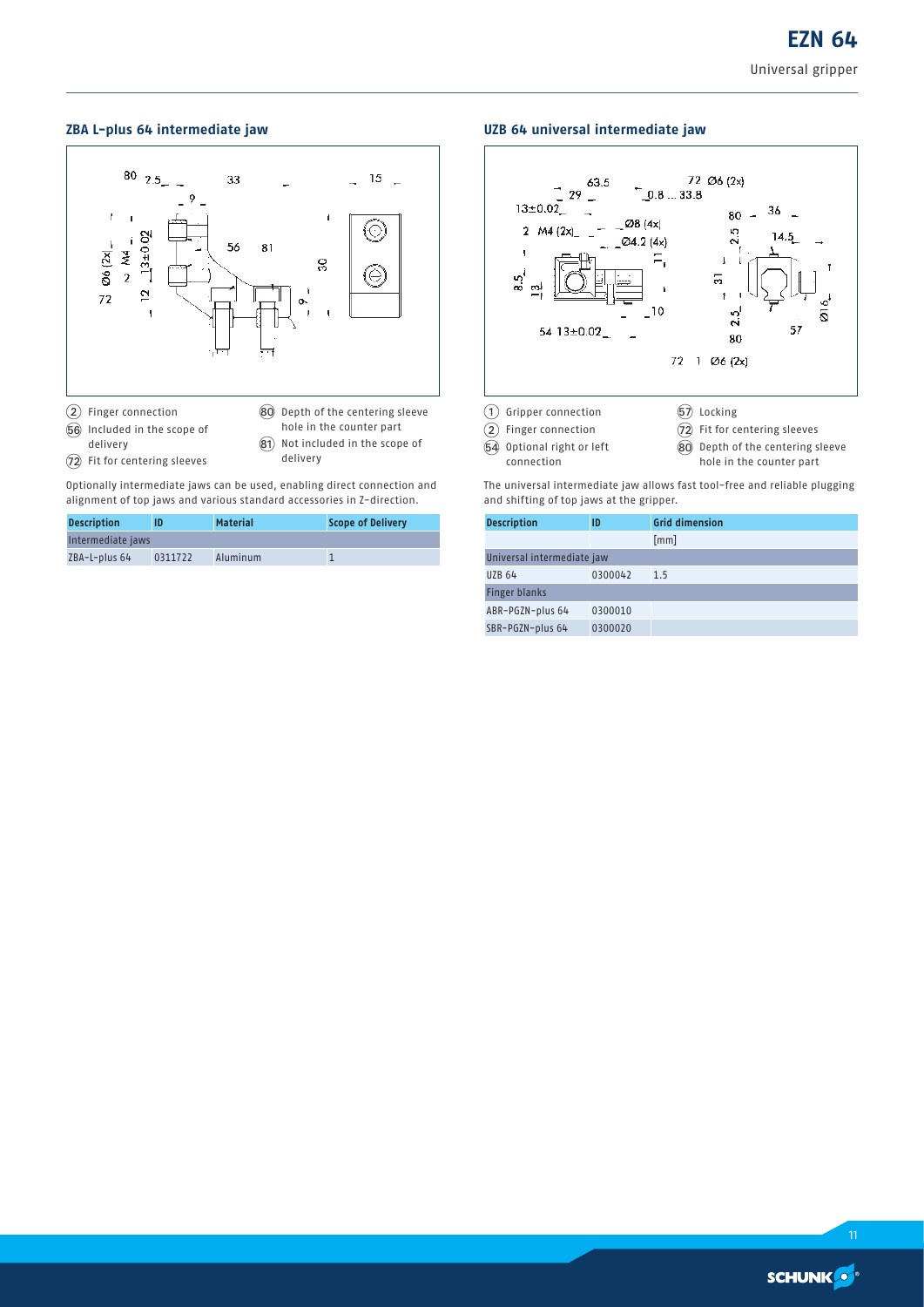Universal gripper

### **Force-measuring jaws FMS-ZBA/ ZBP 64**



- 
- 80 Depth of the centering sleeve hole in the counter part
- (2) Finger connection
- (17) Cable outlet
- **90** Active intermediate jaws
- $(72)$  Fit for centering sleeves
- $\overline{91}$  Passive intermediate jaws
- Force-measuring jaws measure gripping forces, but can also determine workpiece weights or dimensional deviations. There are active and passive intermediate jaws (FMS-ZBA or FMS-ZBP). At least one active force-measuring jaw is required per gripper, the rest can be passive. For each active jaw, a FMS-A1 evaluation unit and a FMS-A connection cable are required.

| <b>Description</b>            | ID      | <b>Often combined</b> |  |  |
|-------------------------------|---------|-----------------------|--|--|
| Active intermediate jaws      |         |                       |  |  |
| FMS-ZBA 64                    | 0301832 |                       |  |  |
| Passive intermediate jaws     |         |                       |  |  |
| FMS-ZBP 64                    | 0301833 |                       |  |  |
| Connection cables             |         |                       |  |  |
| FMS-AK0200                    | 0301820 |                       |  |  |
| FMS-AK0500                    | 0301821 |                       |  |  |
| <b>FMS-AK1000</b>             | 0301822 |                       |  |  |
| <b>FMS-AK2000</b>             | 0301823 |                       |  |  |
| <b>Evaluation electronics</b> |         |                       |  |  |
| FMS-A1                        | 0301810 |                       |  |  |

 $\circledR$  Due to the screw length, the FMS system can not be used in combination with the option dust-proof (SD) of the gripper. Please note that the admissible force range of the force measuring jaw (see catalog chapter FMS) should not be exceeded for the chosen gripper version.

### **Finger blanks ABR- / SBR-PGZN-plus 64**



 $(2)$  Finger connection  $(72)$  Fit for centering sleeves

Finger blanks for customized remachining.

| <b>Description</b>   | ID      | <b>Material</b> | <b>Scope of Delivery</b> |
|----------------------|---------|-----------------|--------------------------|
| <b>Finger blanks</b> |         |                 |                          |
| ABR-PGZN-plus 64     | 0300010 | Aluminum        |                          |
| SBR-PGZN-plus 64     | 0300020 | 16MnCr5         |                          |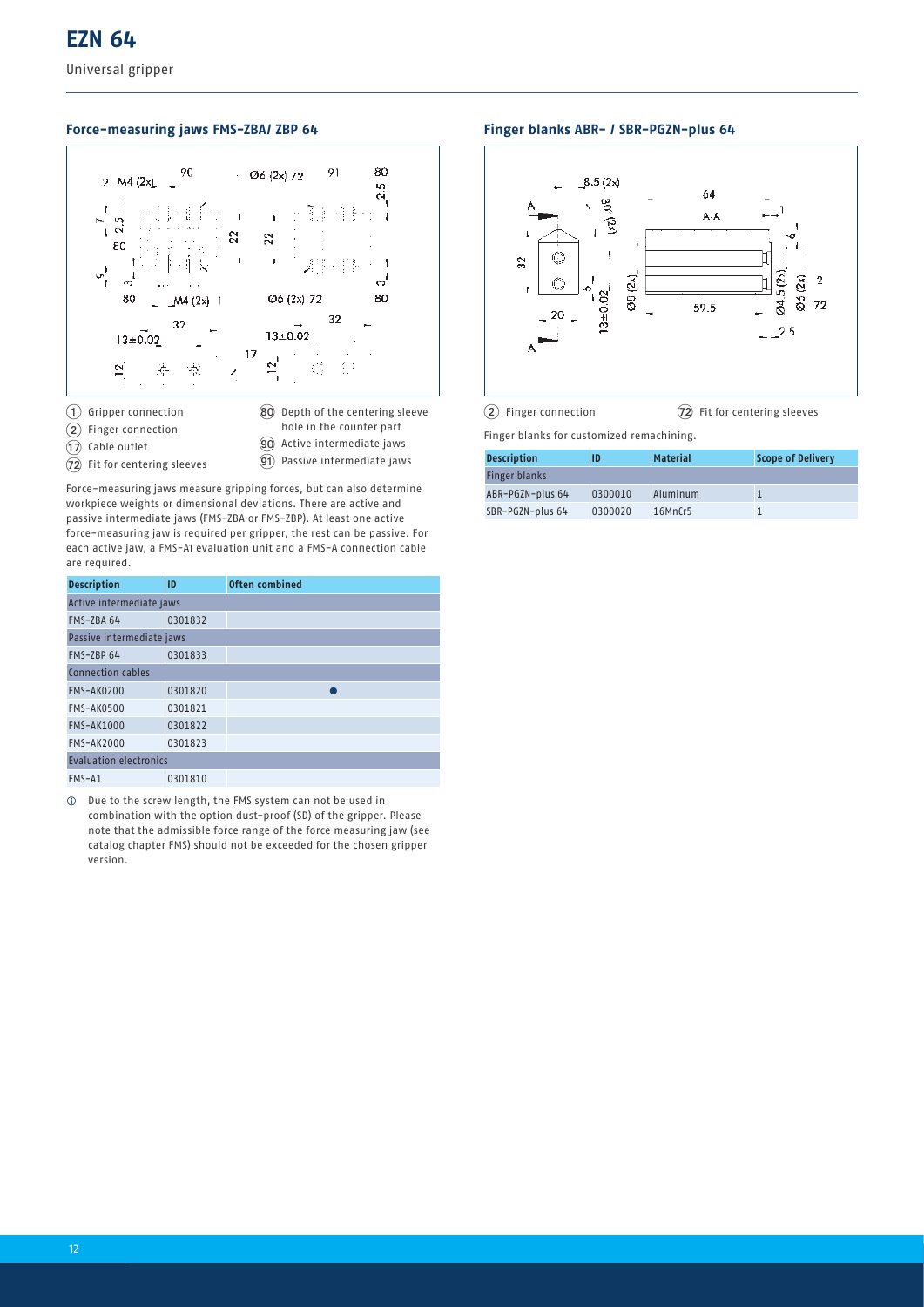### **Power supply cable**



Connection cables such as power cables and sensor cables are specifically designed for connecting SCHUNK products with drive control units. We will gladly help you to select the right connection cables.

6 Connection module side AO Socket

**90** Prefabricated to connect to the higher-level components

| <b>Description</b>           | <b>ID</b> | L1  | D <sub>1</sub> | L <sub>2</sub> | D <sub>2</sub> | D <sub>3</sub> |
|------------------------------|-----------|-----|----------------|----------------|----------------|----------------|
|                              |           | [m] | [mm]           | [mm]           | [mm]           |                |
| Kein Werte für Produktgruppe |           |     |                |                |                |                |
| KA GLN1707-LK-00500-7        | 0306480   | 5   | 8.4            | 54             | 21             | M17            |
| KA GLN1707-LK-01000-7        | 0306481   | 10  | 8.4            | 54             | 21             | M17            |
| KA GLN1707-LK-01500-7        | 0306482   | 15  | 8.4            | 54             | 21             | M17            |
| KA GLN1707-LK-02000-7        | 0306483   | 20  | 8.4            | 54             | 21             | M17            |
| KAR GLN1707-LK-00500-7       | 0306485   | 5   | 8.2            | 54             | 21             | M17            |
| KAR GLN1707-LK-01000-7       | 0306486   | 10  | 8.2            | 54             | 21             | M17            |
| KAR GLN1707-LK-01500-7       | 0306487   | 15  | 8.2            | 54             | 21             | M17            |
| KAR GLN1707-LK-02000-7       | 0306488   | 20  | 8.2            | 54             | 21             | M17            |

i Please observe the min. bending radius for cable track-compatible cables or the max. torsion angle for torsion-compatible cables. These are generally 10 times the cable diameter or +/- 180°/m.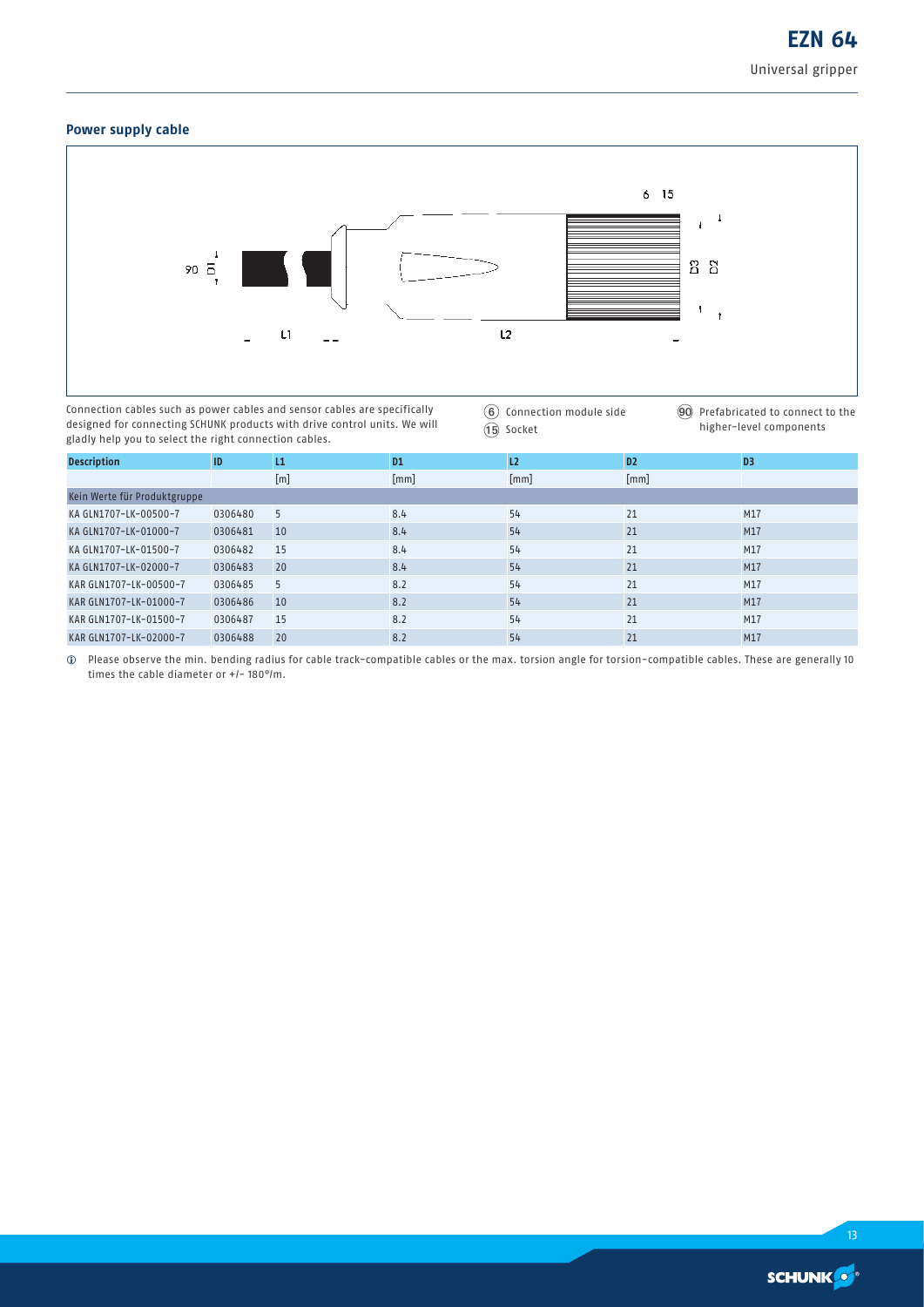### **EZN 64**

### **Encoder cable**



Connection cables such as power cables and sensor cables are specifically designed for connecting SCHUNK products with drive control units. We will gladly help you to select the right connection cables.

| <b>Description</b>           | ID      | L1  | D <sub>1</sub> | L <sub>2</sub> | D <sub>2</sub> | D <sub>3</sub> |
|------------------------------|---------|-----|----------------|----------------|----------------|----------------|
|                              |         | [m] | [mm]           | [mm]           | [mm]           |                |
| Kein Werte für Produktgruppe |         |     |                |                |                |                |
| KA GLN0908-GK-01500-7        | 0306472 | 15  | 9.7            | 57             | 20             | M12            |
| KA GLN1208-GK-00500-7        | 0306470 | 5   | 9.7            | 57             | 20             | M12            |
| KA GLN1208-GK-01000-7        | 0306471 | 10  | 9.7            | 57             | 20             | M12            |
| KA GLN1208-GK-02000-7        | 0306473 | 20  | 9.7            | 57             | 20             | M12            |
| KAR GLN1208-GK-00500-7       | 0306475 | 5   | 8.6            | 57             | 20             | M12            |
| KAR GLN1208-GK-01000-7       | 0306476 | 10  | 8.6            | 57             | 20             | M12            |
| KAR GLN1208-GK-01500-7       | 0306477 | 15  | 8.6            | 57             | 20             | M12            |
| KAR GLN1208-GK-02000-7       | 0306478 | 20  | 8.6            | 57             | 20             | M12            |

i Please observe the min. bending radius for cable track-compatible cables or the max. torsion angle for torsion-compatible cables. These are generally 10 times the cable diameter or +/- 180°/m.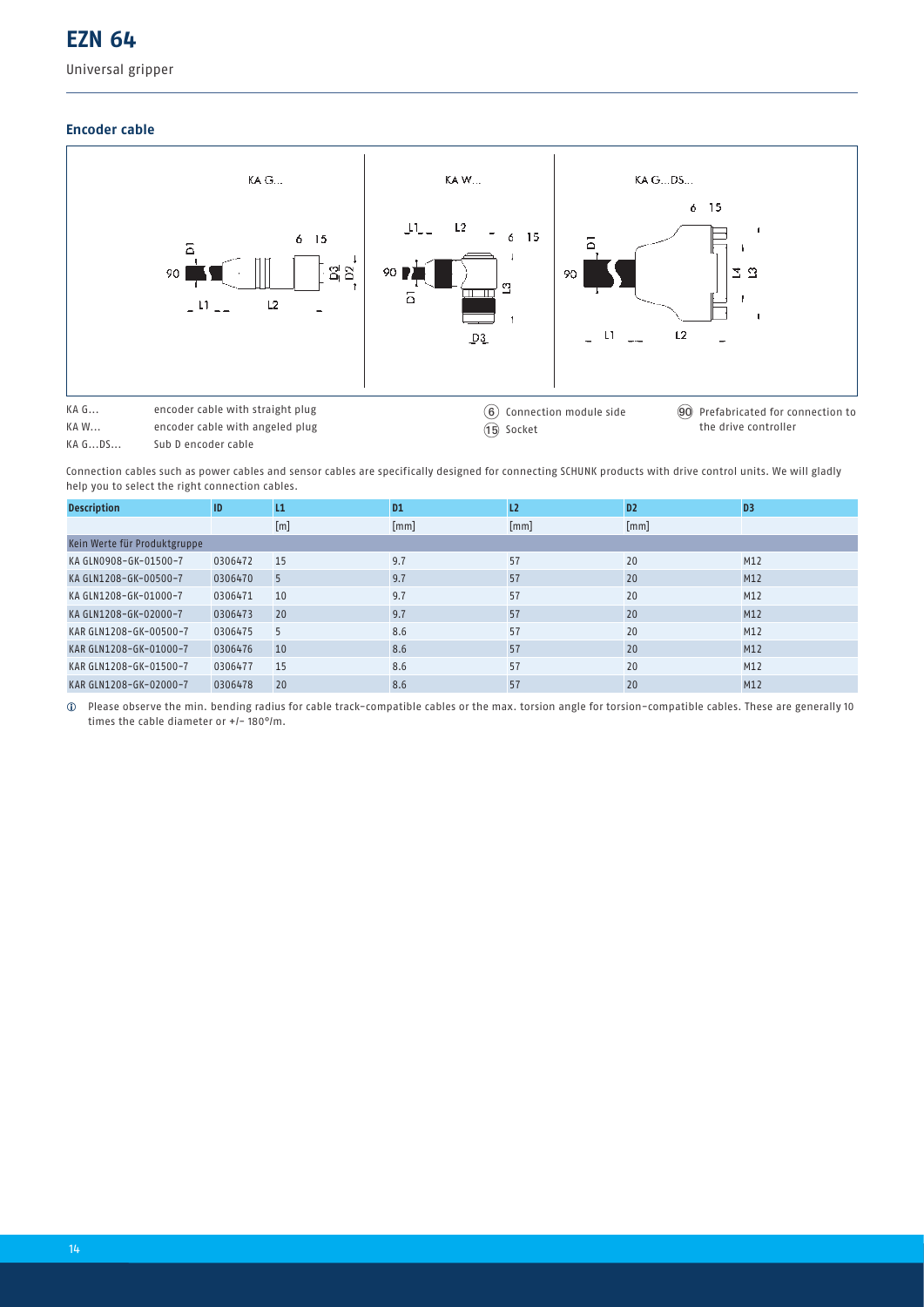### **ECM motor controller**



**90** Controller

<sup>(92)</sup> EZN 3-finger centric gripper

 $\widetilde{91}$  EGN 2-finger parallel gripper  $\widetilde{\mathcal{Q}}$  ERS universal rotary module The ECM is required for operating the ERS rotary module (48 V) and the

EGN, EZN and EVG electric grippers.

| <b>Description</b> | Power supply (logic) | <b>Power supply (load)</b> |
|--------------------|----------------------|----------------------------|
|                    | ГVІ                  | ГVІ                        |
| Controller         |                      |                            |
| $ECM - EZN 64$     | 24                   | 24                         |

 $\circledR$  We will be happy to help you select the right controller. Please contact us for assistance.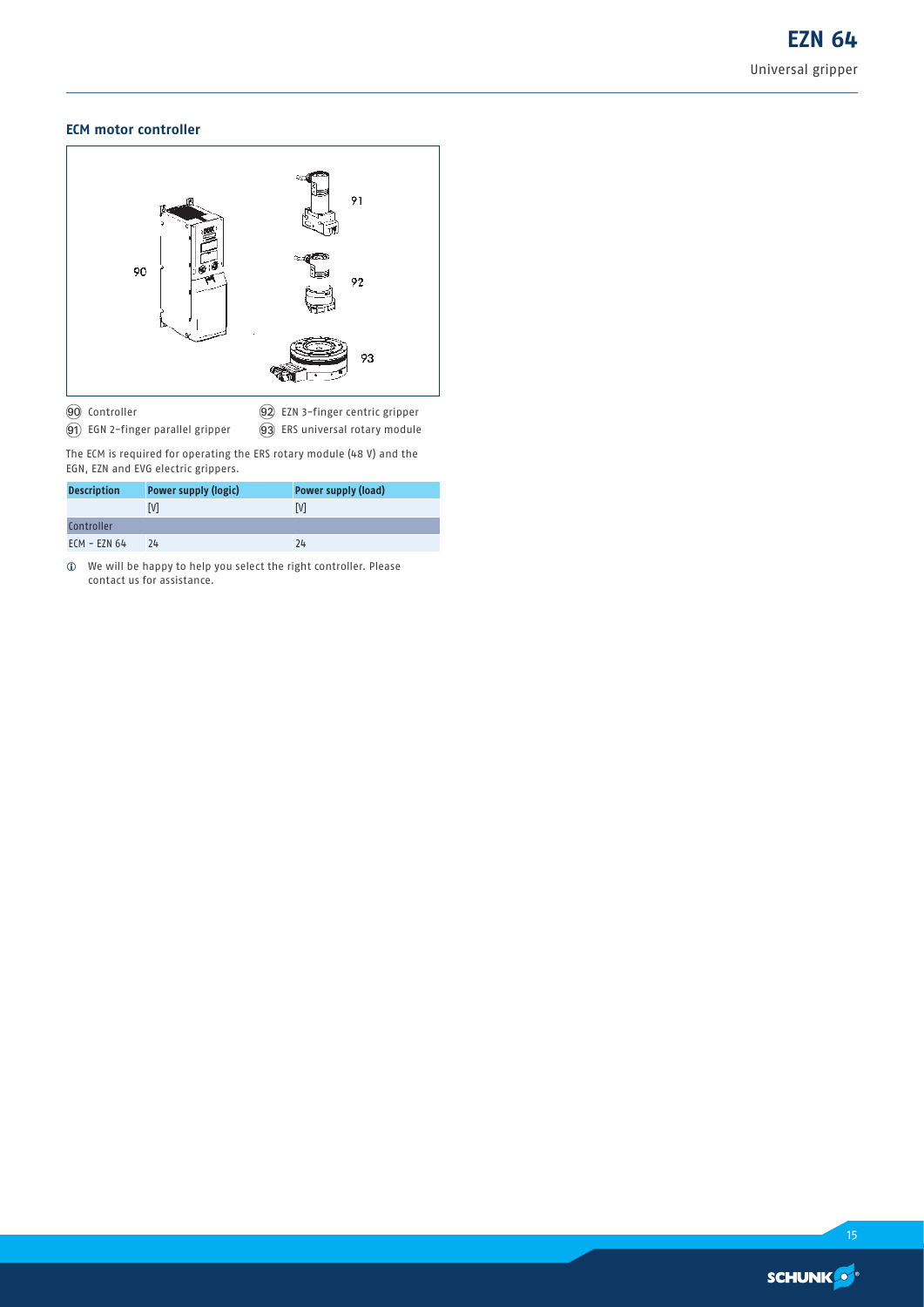

### **Gripping force**







### **Finger load**



**1** The specified torques and forces are static values, apply for each base jaw, and may occur simultaneously.  $M_v$  may arise in addition to the moment generated by the gripping force itself.

### **Technical data**

| <b>Description</b>                       |                      | <b>EZN 100</b>     | <b>EZN 100-S</b>   |
|------------------------------------------|----------------------|--------------------|--------------------|
| ID                                       |                      | 0306112            | 0306114            |
| <b>General operating data</b>            |                      |                    |                    |
| Stroke per jaw                           | [mm]                 | 10                 | 10                 |
| min. / max. gripping force               | [N]                  | 300/800            | 300/800            |
| recommended workpiece weight             | [kg]                 | 4                  | 4                  |
| max. admissible finger length            | [mm]                 | 125                | 125                |
| max. admissible weight per finger        | [kg]                 | 1.1                | 1.1                |
| Repeat accuracy                          | [mm]                 | ± 0.01             | ± 0.01             |
| closing/opening time                     | [s]                  | 0.4/0.4            | 0.4/0.4            |
| max. speed                               | [mm/s]               | 80                 | 80                 |
| max. acceleration                        | [mm/s <sup>2</sup> ] | 3000               | 3000               |
| Weight                                   | [kg]                 | 2.3                | 2.3                |
| min./max. ambient temperature            | [°C]                 | 5/55               | 5/55               |
| Protection class IP                      |                      | 41                 | 41                 |
| <b>Electrical operating data</b>         |                      |                    |                    |
| Nominal voltage                          | $[V]$                | 24                 | 24                 |
| Nominal current                          | [A]                  | $\overline{3}$     | $\overline{3}$     |
| max. current                             | [A]                  | 4                  | 4                  |
| Controller electronics                   |                      | external           | external           |
| Controller type                          |                      | ECM-EZN100         | ECM-EZN100         |
| Communication interface                  |                      | see ECM controller | see ECM controller |
| <b>Options and their characteristics</b> |                      |                    |                    |
| Dust-tight version                       |                      | 37306112           | 37306114           |
| Protection class IP                      |                      | 64                 | 64                 |
| Weight                                   | [kg]                 | 2.48               | 2.48               |

i Plug version EZN-S is available for the ECM controller in addition to the standard variant with 5 m attached connection cable. The gripper has a 30 cm cable and stepped Y-plug in this version. Drag-chain-compatible or robot-compatible power and sensor cables have to be ordered separately.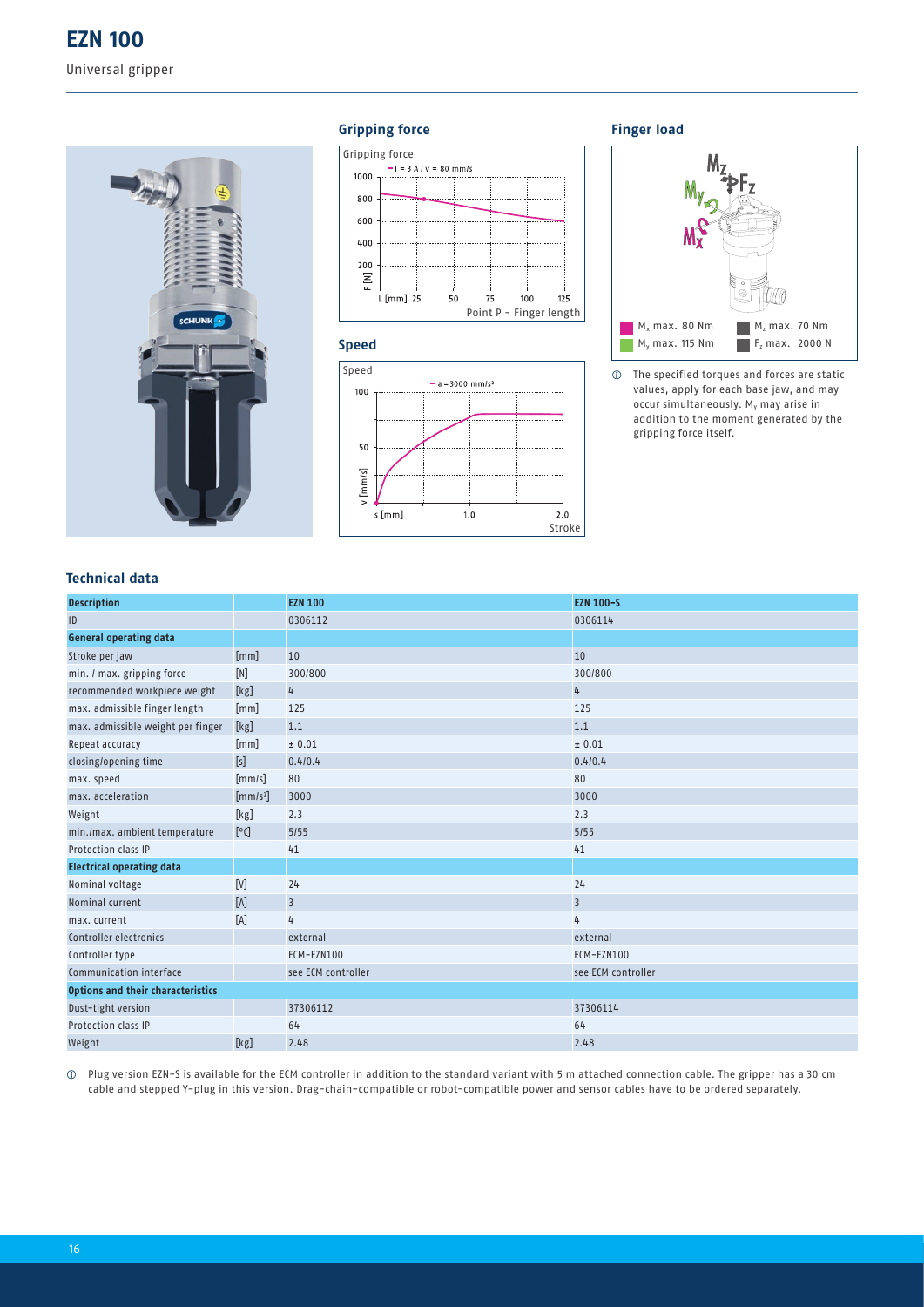### **Main view**



The drawing shows the gripper in the basic version with closed jaws, without dimensional consideration of the options described below.

- 1 Gripper connection
- $\overline{2}$  Finger connection
- $\widehat{D}$  Cable outlet
- 24 Bolt circle  $(72)$  Fit for centering sleeves
- $\widehat{2}$  Fit for centering pins
- $\widehat{\mathbf{80}}$  Depth of the centering sleeve hole in the counter part
- S Air purge connection (0.5 ... 1
- bar)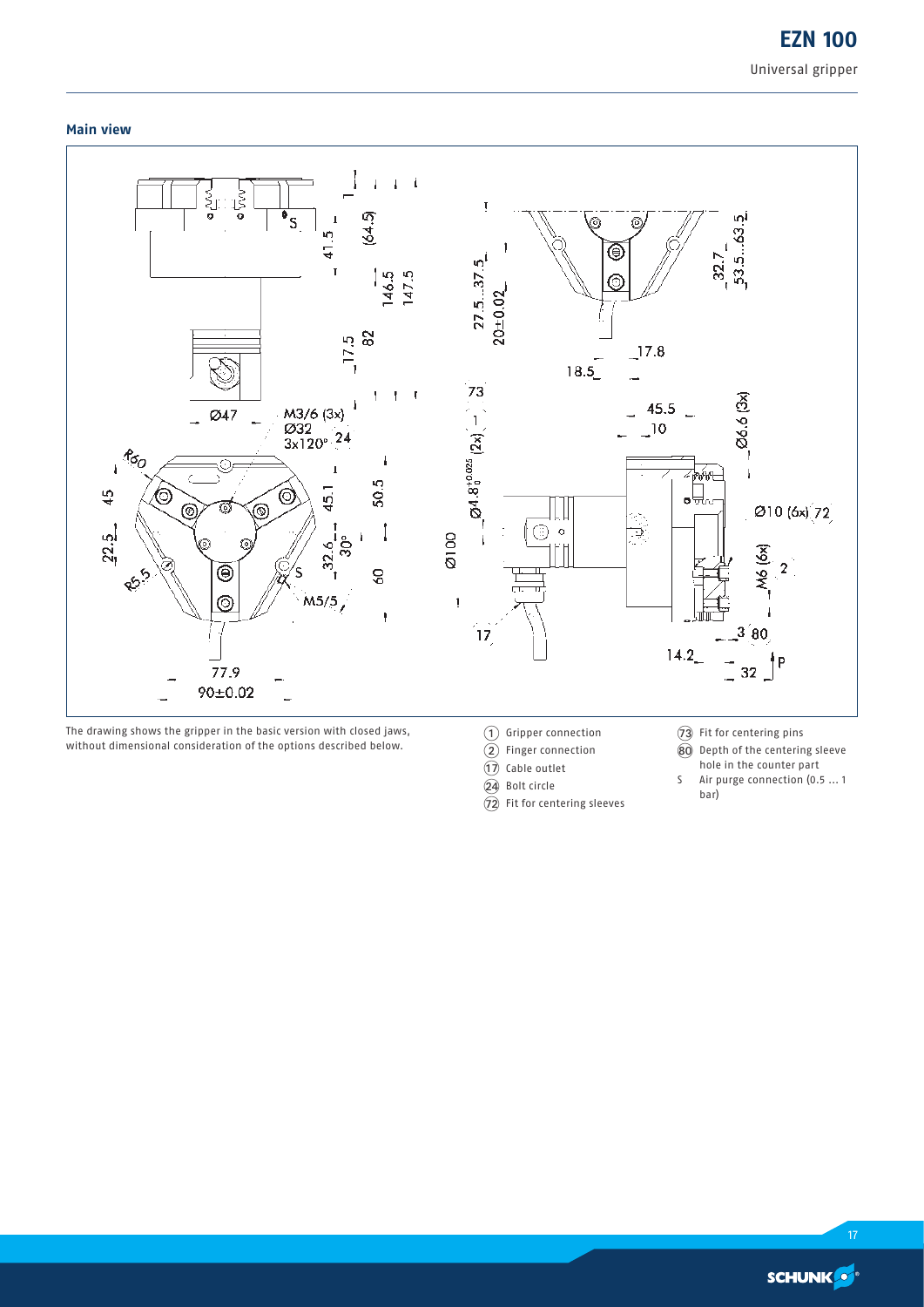### **EZN 100**

Universal gripper

### **Plug version**



cable

The drawing shows the plug version. It comprises a Y-plug and approximately 30 cm of cable between the module and plug.

### **Protective cover HUE EZN-S 100**



9 For mounting screw connection diagram, see basic version

The HUE protective cover completely protects the gripper against external influences up to IP65 if an additional sealing of the cover bottom is provided as part of the application. The mounting diagram shifts by the height of the intermediate jaw.

| <b>Description</b>      | ID      | <b>Protection class IP</b> |
|-------------------------|---------|----------------------------|
| <b>Protection cover</b> |         |                            |
| <b>HUE EZN 100</b>      | 0307044 | 65                         |

### **Dust-tight version**



9 For mounting screw connection diagram, see basic version

The dust cover option increases the protection against external particles. The assembly diagram shifts by the height of the intermediate jaw. The finger length is still measured from the upper edge of the gripper housing.

#### **BSWS jaw quick-change jaw systems**



 $\widehat{a}$  Grippers  $\widehat{90}$  Customized gripper fingers

There are various jaw quick-change systems available for the gripper. For detailed information, please refer to the corresponding product.

| <b>Description</b>                         | ID      |  |  |
|--------------------------------------------|---------|--|--|
| Quick-change jaw system adapter            |         |  |  |
| <b>BSWS-A 100</b>                          | 0303026 |  |  |
| <b>BSWS-AR 100</b>                         | 0300094 |  |  |
| Quick-change jaw system base               |         |  |  |
| <b>BSWS-B 100</b>                          | 0303027 |  |  |
| Finger blanks with quick-change jaw system |         |  |  |
| BSWS-ABR-PGZN-plus 100                     | 0300074 |  |  |
| BSWS-SBR-PGZN-plus 100                     | 0300084 |  |  |
| Quick-change Jaw System reversed           |         |  |  |
| <b>BSWS-UR100</b>                          | 0302993 |  |  |

 $\odot$  Only systems that are listed in the table, can be used.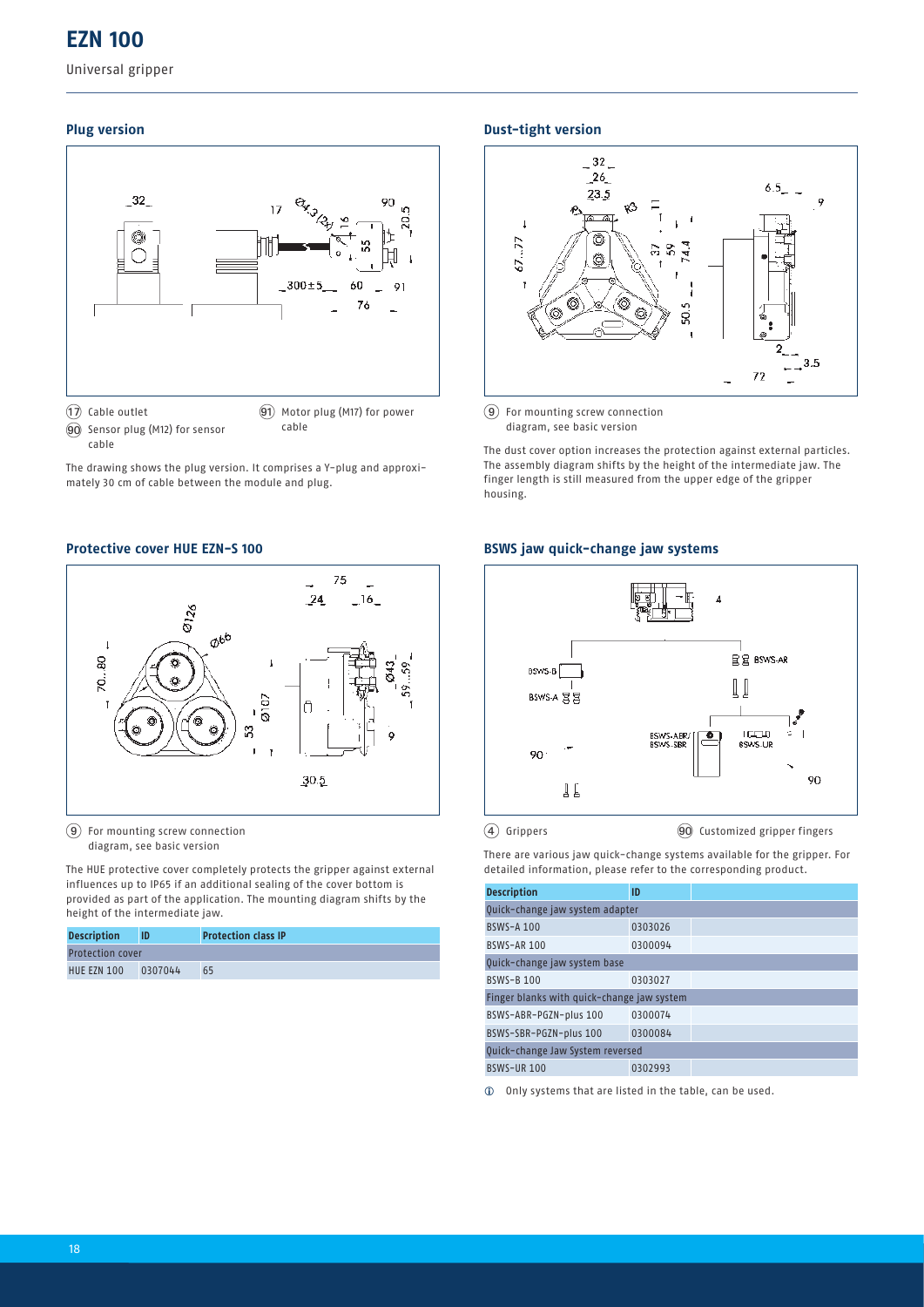### **ZBA L-plus 100 intermediate jaw**



- delivery
- 
- $(72)$  Fit for centering sleeves
- $\circledR$  Not included in the scope of delivery

Optionally intermediate jaws can be used, enabling direct connection and alignment of top jaws and various standard accessories in Z-direction.

| <b>Description</b> |         | <b>Material</b> | Scope of Delivery |
|--------------------|---------|-----------------|-------------------|
| Intermediate jaws  |         |                 |                   |
| ZBA-L-plus 100     | 0311742 | Aluminum        |                   |

### **UZB 100 universal intermediate jaw**



 $\overline{64}$  Optional right or left

connection

- $\widehat{80}$  Depth of the centering sleeve
	- hole in the counter part

The universal intermediate jaw allows fast tool-free and reliable plugging and shifting of top jaws at the gripper.

| <b>Description</b>         | ID      | <b>Grid dimension</b> |  |  |  |
|----------------------------|---------|-----------------------|--|--|--|
|                            |         | [mm]                  |  |  |  |
| Universal intermediate jaw |         |                       |  |  |  |
| <b>UZB 100</b>             | 0300044 | 2.5                   |  |  |  |
| <b>UZB-S 100</b>           | 5518272 | 2.5                   |  |  |  |
| <b>Finger blanks</b>       |         |                       |  |  |  |
| ABR-PGZN-plus 100          | 0300012 |                       |  |  |  |
| SBR-PGZN-plus 100          | 0300022 |                       |  |  |  |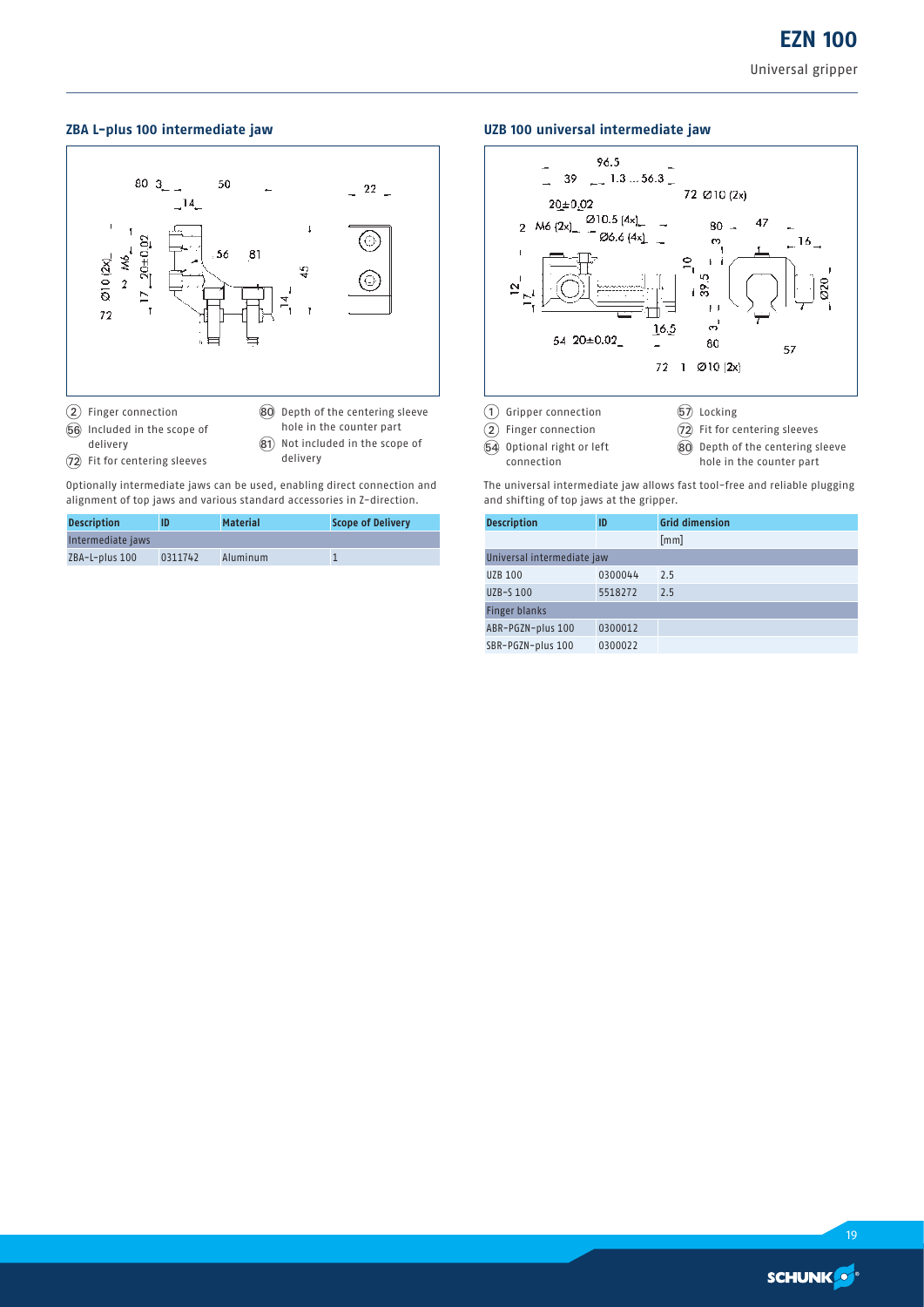Universal gripper

### **Force-measuring jaws FMS-ZBA/ ZBP 100**



- 1 Gripper connection
- 80 Depth of the centering sleeve
- (2) Finger connection
- (17) Cable outlet
- hole in the counter part
- 
- $(72)$  Fit for centering sleeves
- **90** Active intermediate jaws  $\overline{91}$  Passive intermediate jaws
- Force-measuring jaws measure gripping forces, but can also determine workpiece weights or dimensional deviations. There are active and passive intermediate jaws (FMS-ZBA or FMS-ZBP). At least one active force-measuring jaw is required per gripper, the rest can be passive. For each active jaw, a FMS-A1 evaluation unit and a FMS-A connection cable are required.

| <b>Description</b>            | ID      | <b>Often combined</b> |  |  |
|-------------------------------|---------|-----------------------|--|--|
| Active intermediate jaws      |         |                       |  |  |
| <b>FMS-ZBA 100</b>            | 0301836 |                       |  |  |
| Passive intermediate jaws     |         |                       |  |  |
| <b>FMS-ZBP 100</b>            | 0301837 |                       |  |  |
| <b>Connection cables</b>      |         |                       |  |  |
| FMS-AK0200                    | 0301820 |                       |  |  |
| FMS-AK0500                    | 0301821 |                       |  |  |
| <b>FMS-AK1000</b>             | 0301822 |                       |  |  |
| <b>FMS-AK2000</b>             | 0301823 |                       |  |  |
| <b>Evaluation electronics</b> |         |                       |  |  |
| FMS-A1                        | 0301810 |                       |  |  |

 $①$  Due to the screw length, the FMS system can not be used in combination with the option dust-proof (SD) of the gripper. Please note that the admissible force range of the force measuring jaw (see catalog chapter FMS) should not be exceeded for the chosen gripper version.

#### **Finger blanks ABR- / SBR-PGZN-plus 100**



 $(2)$  Finger connection  $(72)$  Fit for centering sleeves

Finger blanks for customized remachining.

| <b>Description</b>   | ID      | <b>Material</b> | <b>Scope of Delivery</b> |
|----------------------|---------|-----------------|--------------------------|
| <b>Finger blanks</b> |         |                 |                          |
| ABR-PGZN-plus 100    | 0300012 | Aluminum        |                          |
| SBR-PGZN-plus 100    | 0300022 | 16MnCr5         |                          |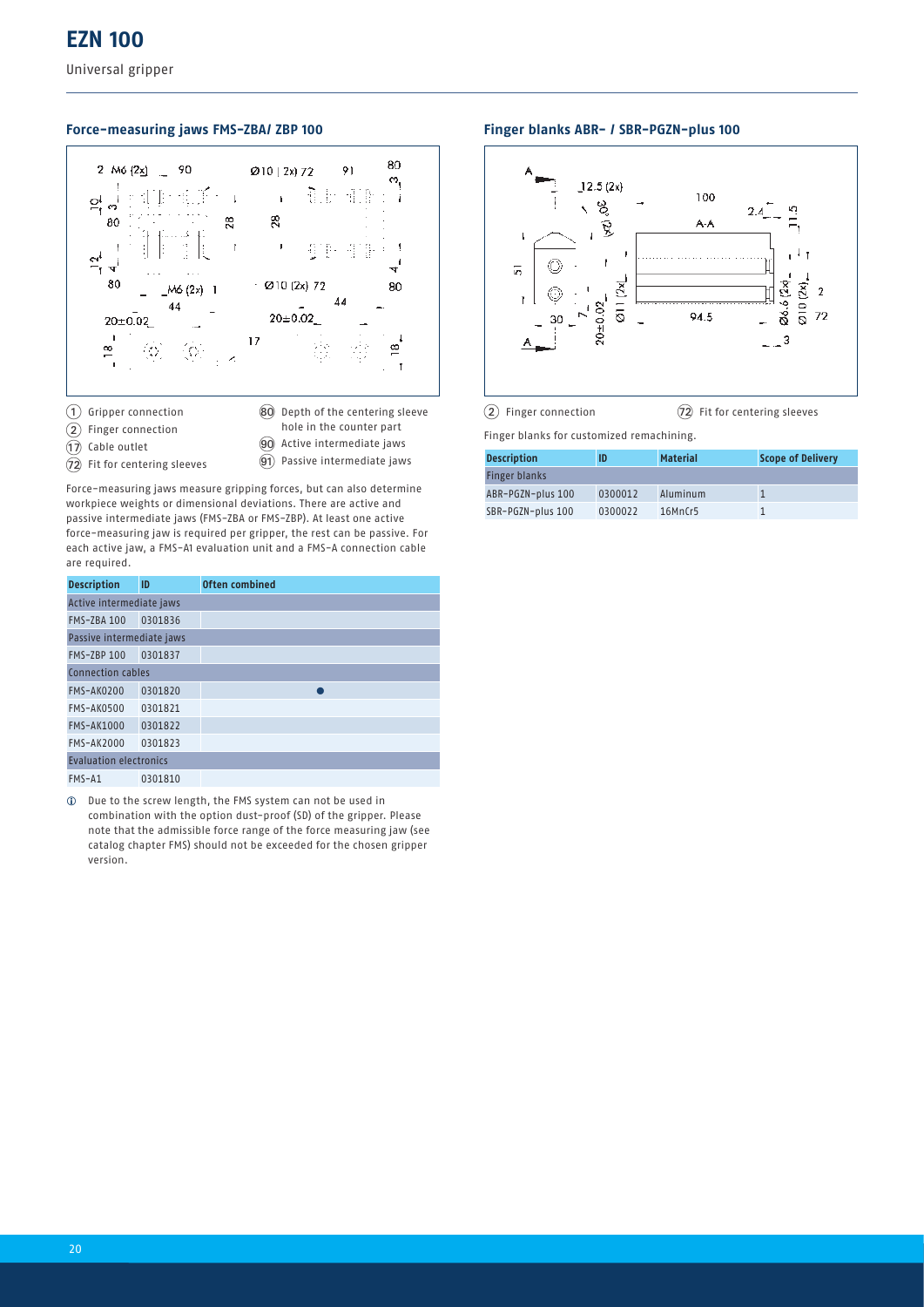### **Power supply cable**



Connection cables such as power cables and sensor cables are specifically designed for connecting SCHUNK products with drive control units. We will gladly help you to select the right connection cables.

6 Connection module side AO Socket

**90** Prefabricated to connect to the higher-level components

| <b>Description</b>           | ID      | L1  | D <sub>1</sub> | L <sub>2</sub> | D <sub>2</sub> | D <sub>3</sub> |
|------------------------------|---------|-----|----------------|----------------|----------------|----------------|
|                              |         | [m] | [mm]           | [mm]           | [mm]           |                |
| Kein Werte für Produktgruppe |         |     |                |                |                |                |
| KA GLN1707-LK-00500-7        | 0306480 | 5   | 8.4            | 54             | 21             | M17            |
| KA GLN1707-LK-01000-7        | 0306481 | 10  | 8.4            | 54             | 21             | M17            |
| KA GLN1707-LK-01500-7        | 0306482 | 15  | 8.4            | 54             | 21             | M17            |
| KA GLN1707-LK-02000-7        | 0306483 | 20  | 8.4            | 54             | 21             | M17            |
| KAR GLN1707-LK-00500-7       | 0306485 | 5   | 8.2            | 54             | 21             | M17            |
| KAR GLN1707-LK-01000-7       | 0306486 | 10  | 8.2            | 54             | 21             | M17            |
| KAR GLN1707-LK-01500-7       | 0306487 | 15  | 8.2            | 54             | 21             | M17            |
| KAR GLN1707-LK-02000-7       | 0306488 | 20  | 8.2            | 54             | 21             | M17            |

i Please observe the min. bending radius for cable track-compatible cables or the max. torsion angle for torsion-compatible cables. These are generally 10 times the cable diameter or +/- 180°/m.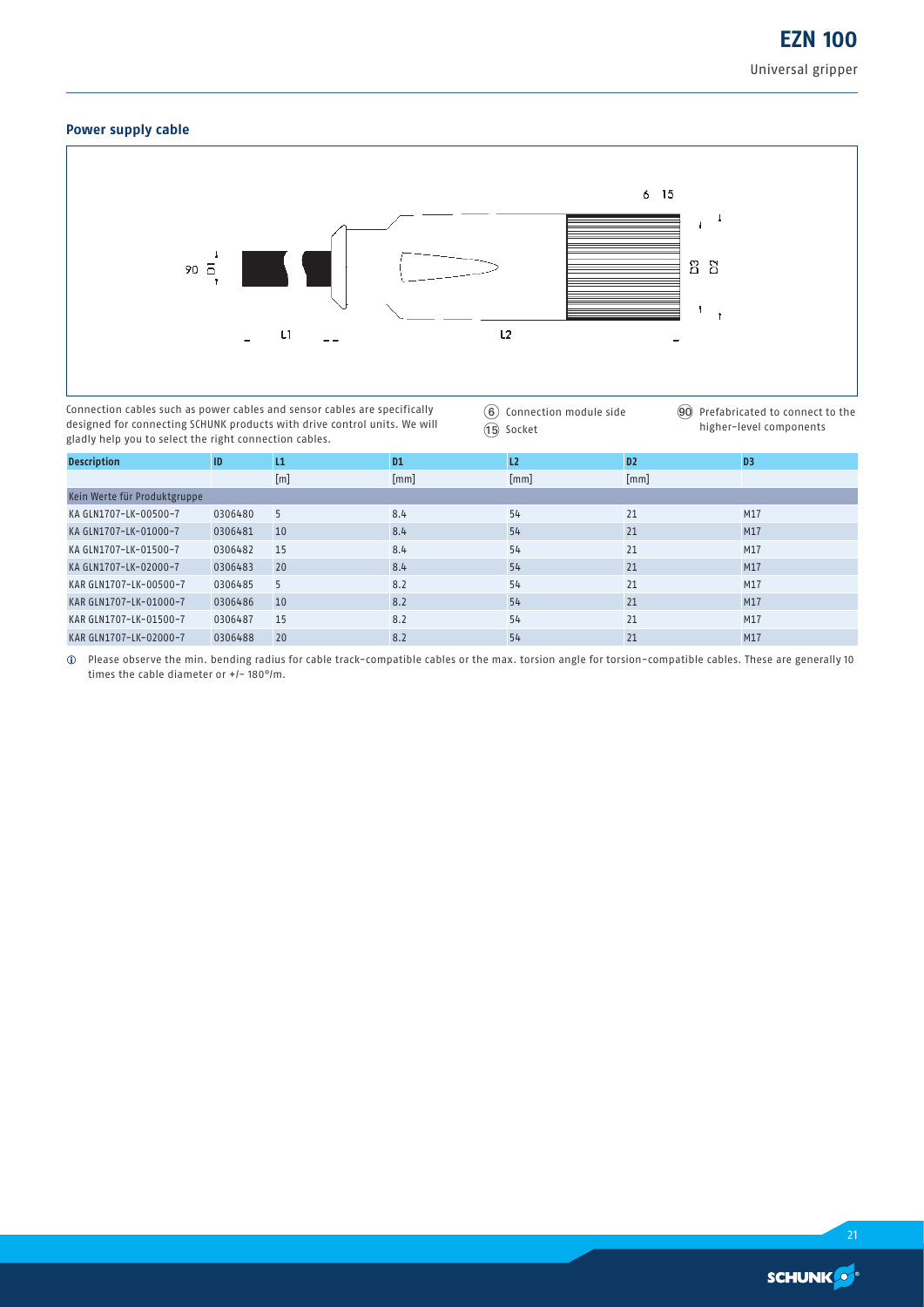### **EZN 100**

### Universal gripper

### **Encoder cable**



Connection cables such as power cables and sensor cables are specifically designed for connecting SCHUNK products with drive control units. We will gladly help you to select the right connection cables.

| <b>Description</b>           | ID      | L1  | D <sub>1</sub> | L <sub>2</sub> | D <sub>2</sub> | D <sub>3</sub> |
|------------------------------|---------|-----|----------------|----------------|----------------|----------------|
|                              |         | [m] | [mm]           | [mm]           | [mm]           |                |
| Kein Werte für Produktgruppe |         |     |                |                |                |                |
| KA GLN0908-GK-01500-7        | 0306472 | 15  | 9.7            | 57             | 20             | M12            |
| KA GLN1208-GK-00500-7        | 0306470 | 5   | 9.7            | 57             | 20             | M12            |
| KA GLN1208-GK-01000-7        | 0306471 | 10  | 9.7            | 57             | 20             | M12            |
| KA GLN1208-GK-02000-7        | 0306473 | 20  | 9.7            | 57             | 20             | M12            |
| KAR GLN1208-GK-00500-7       | 0306475 | 5   | 8.6            | 57             | 20             | M12            |
| KAR GLN1208-GK-01000-7       | 0306476 | 10  | 8.6            | 57             | 20             | M12            |
| KAR GLN1208-GK-01500-7       | 0306477 | 15  | 8.6            | 57             | 20             | M12            |
| KAR GLN1208-GK-02000-7       | 0306478 | 20  | 8.6            | 57             | 20             | M12            |

i Please observe the min. bending radius for cable track-compatible cables or the max. torsion angle for torsion-compatible cables. These are generally 10 times the cable diameter or +/- 180°/m.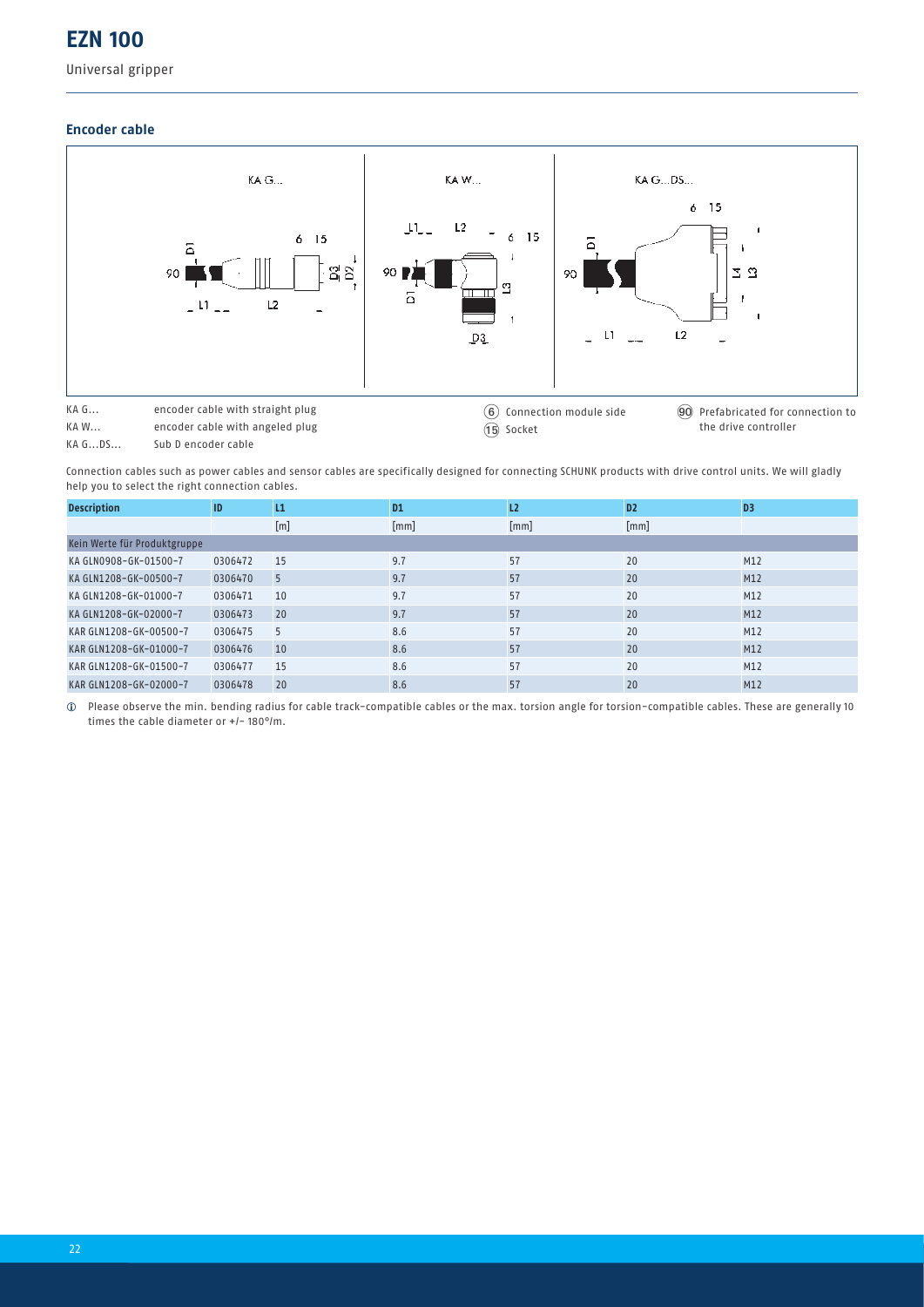### **ECM motor controller**



**90** Controller

<sup>(92)</sup> EZN 3-finger centric gripper

 $\widetilde{91}$  EGN 2-finger parallel gripper  $\widetilde{\mathcal{Q}}$  ERS universal rotary module The ECM is required for operating the ERS rotary module (48 V) and the

EGN, EZN and EVG electric grippers.

| <b>Description</b> | <b>Power supply (logic)</b> | Power supply (load) |
|--------------------|-----------------------------|---------------------|
|                    | ГV                          | ГVІ                 |
| Controller         |                             |                     |
| $ECM - EZN 100$    | 24                          | 24                  |

 $\circledR$  We will be happy to help you select the right controller. Please contact us for assistance.